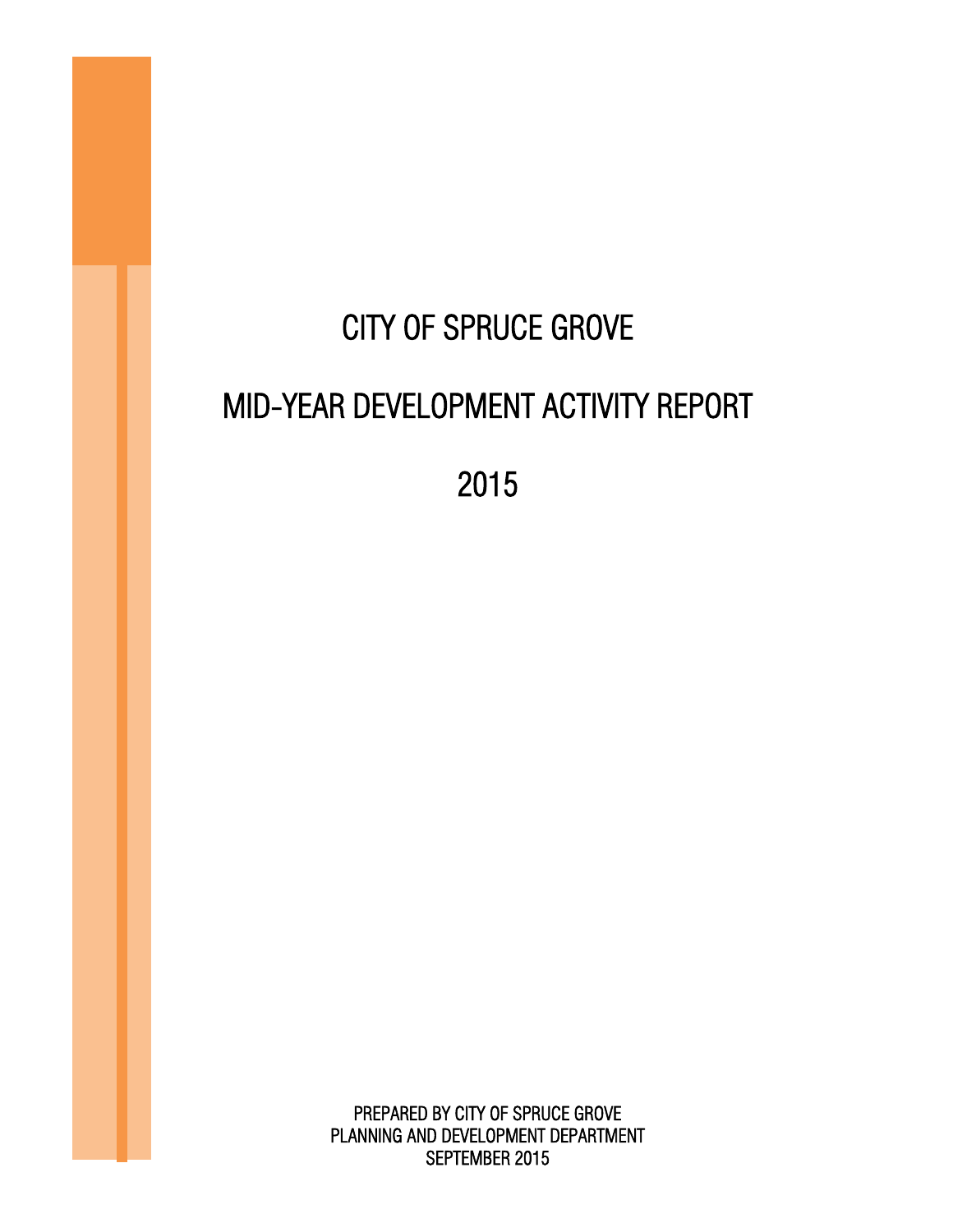# City of Spruce Grove Mid-Year Development Activity Report – 2015

#### *Introduction*

The Planning and Development department prepares a mid-year development activity report, as well as a more in-depth annual report providing additional data and analysis. Administration compiles these reports in order to provide an outlook to Council that might indicate future trends in population growth, increases in property tax payers, and the cost for providing both hard and soft infrastructure to the community at large. The mid-year reports are posted on the City's website accompanied with a press release. Timing of the reports will typically be in late summer for the first six months of activity each year and in February or March for the year-end report. The year-end report is also presented to Council or Committee of the Whole at a public meeting.

**Readers should note that all of the data shown in this report, whether for this year or previous years, refers solely to activity taking place between January 1 and June 30.** For a more complete picture, readers should refer to the annual report.

## *Building Permits*

Building permits are issued by the City according to the regulations set out in the Alberta Building Code. Approvals are based on building plans that conform to safety codes. For new construction of houses and businesses, both a building and a development permit are required. However, for structural alterations to buildings, only a building permit may be required. Building permits are the industry standard used to

track growth in development for communities as it is the last permitting process before building construction, and therefore the most indicative of pending construction activity. As such, more attention is typically placed on analysis of building permits than development permits.

Typical of the construction season in Alberta, the first two quarters of 2015 saw lower permitting levels that increased as spring started. A little less typical though, is the dip that occurred since April. That said, 2014 building permits in summer were artificially high due to  $\frac{0}{0}$ 

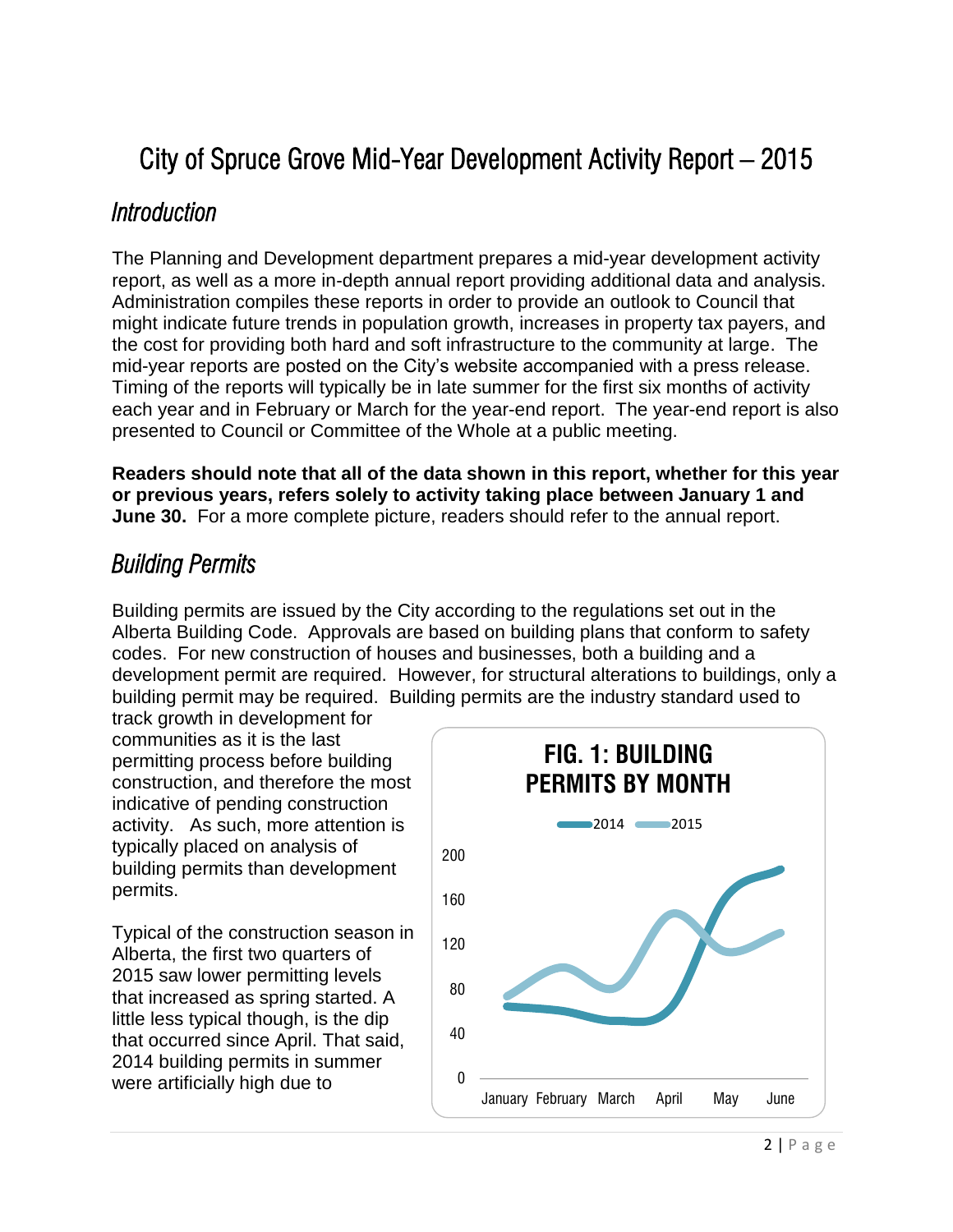

bottlenecks with processing during Spring 2014 that pushed permitting into the early summer months.

Taking a longer comparative view, permitting during the first two quarters of 2015 were at the highest level in the City's history (Figure 2). While building permits are the best indicator of nearterm development activity, the City is starting to receive requests for permit

extensions, meaning many construction projects (largely residential units) will be pushed out due to softening market demand. As such, the City is anticipating lower permit numbers on average for the second half of the year.

Delving deeper into the numbers, the City looks at the distribution of building permits issued, categorized by residential, commercial, industrial or institutional use.



Residential construction continues to dominate permit activity in Spruce Grove. Therefore, residential permit activity is broken down into new construction and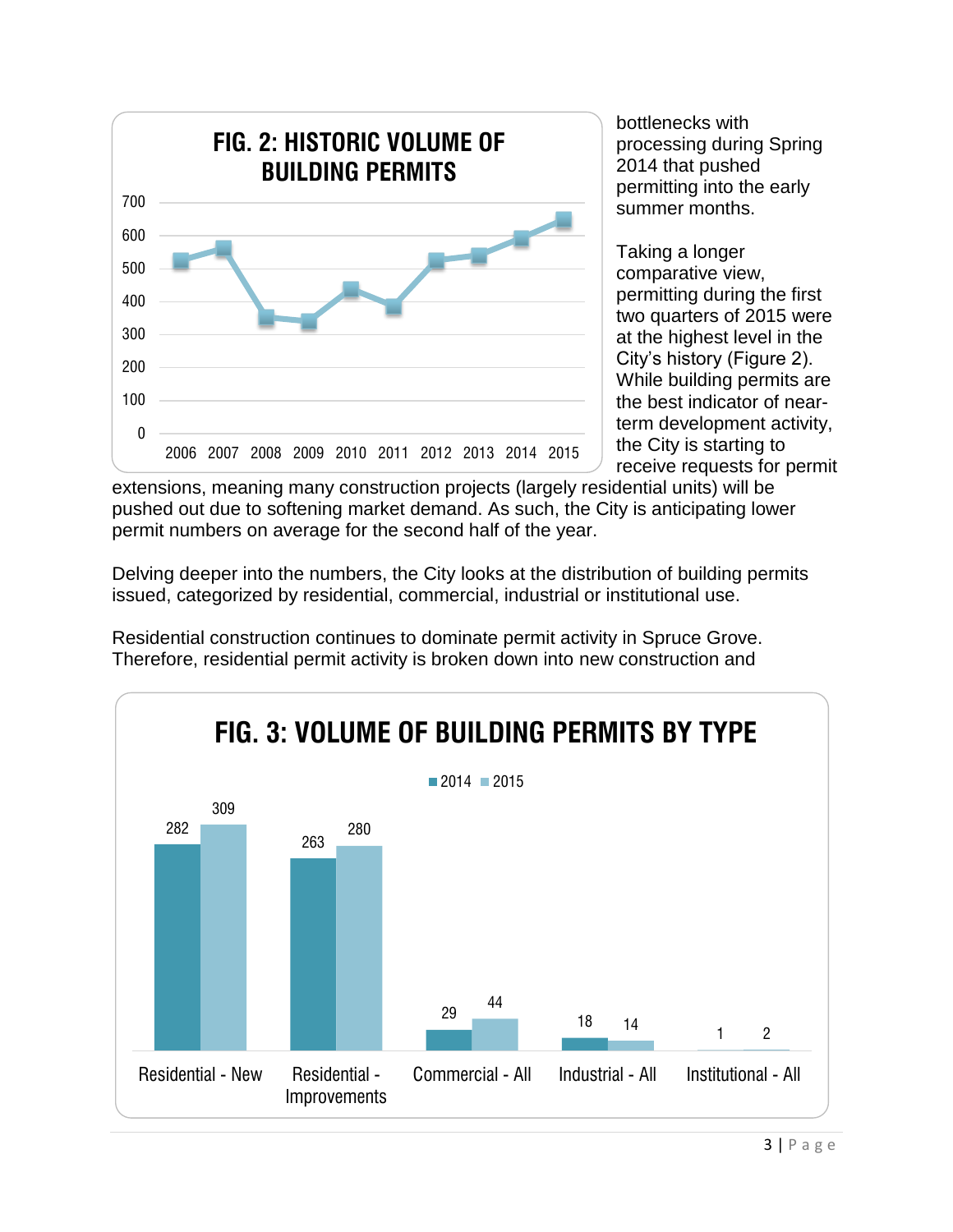

improvements for charting purposes. For the purpose of this report, improvements also include new detached garages.

As seen in Figure 3 (previous page), about 47.6% of building permits issued in the first half of 2015 were for new dwellings, and another 43% of permits were for residential improvements, for a total of nearly 92% of all permits. This is nearly identical to 2014 residential activity percentages. Commercial permits accounted for approximately 6.8% of the building permit activity in Spruce Grove, up slightly from 2013 and 2014. Industrial activity comprised a little over 2% of building permits, down slightly from typical levels around 3%.

The City also reports on building permit valuations to help show which sectors are seeing the most investment each year. The graph above (Figure 4) depicts the value of building permits when assessed by building type. Although commercial construction represents 6.8% of the total number of building permits, commercial construction for the first six months of 2015 comprised 12.9% of building permit valuation. Commercial valuations are greater than 2014 but are generally down from previous years, as fewer new buildings are constructed due to a dearth of serviced commercial lands. That said, tenant improvements and redevelopments are steady with previous years. Conversely, industrial permits saw the greatest decrease in building permit valuation in 2015,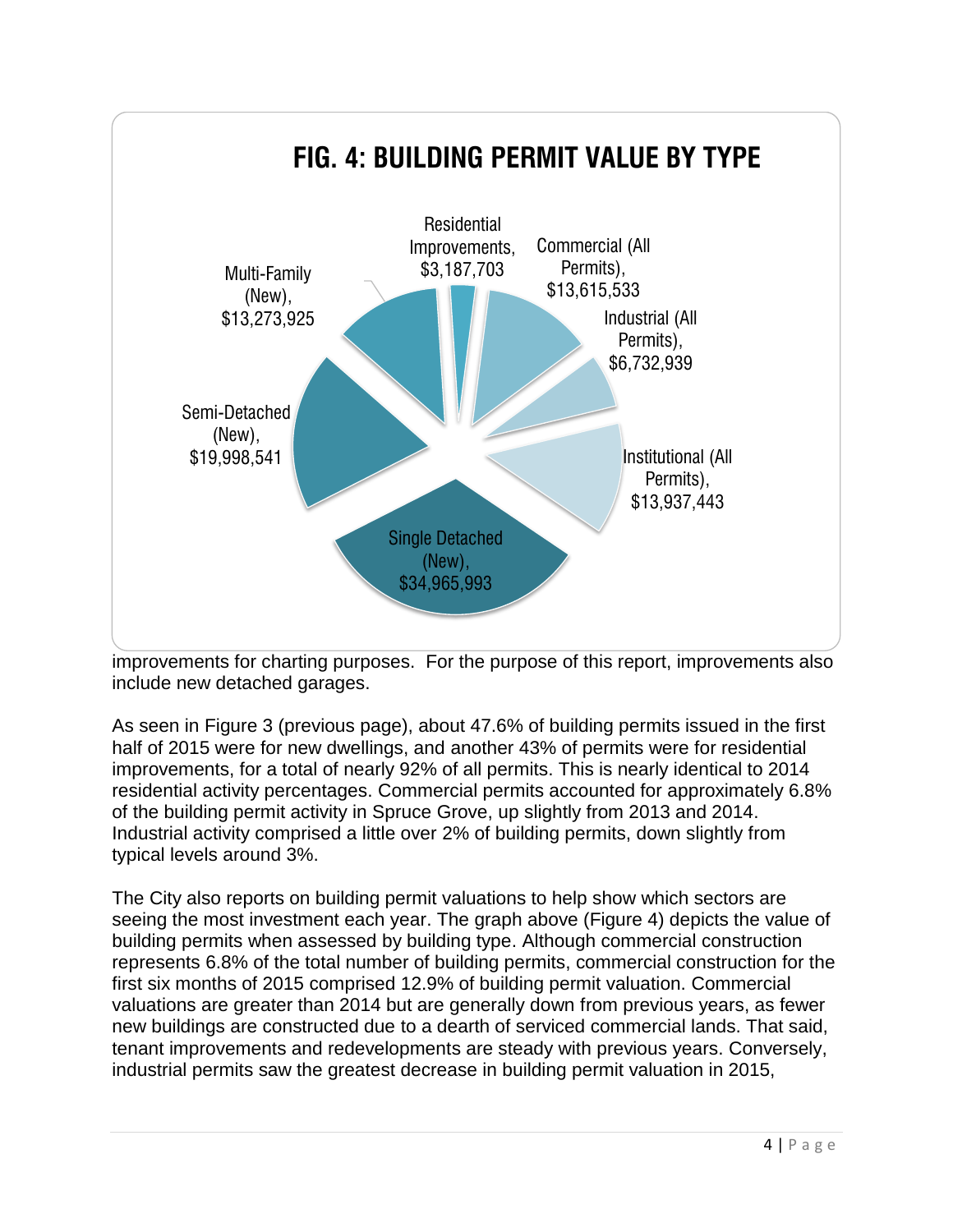

representing 6.4% of new construction investment versus 18% from 2014. That said, 2014 was the City's most robust year for industrial development activity in its history.

Overall most private investment in Spruce Grove is going toward the construction of new residential units, including single detached, semidetached and multi-family dwellings. Generally, over the course of a year, the

residential permit values are much higher than the non-residential values, which remained the case in 2015.

The last graph in this section, Figure 5, displays the value of building permits by year since 2010. These values are not adjusted for inflation. We can see from the graph that the first six months of 2015 show permit valuation slightly lower than the record high investment of 2014, with a total permit value of nearly \$106 million, versus \$108 million. Both years indicate elevated investment levels in the city, just shy of the \$114 million experienced during the first six months of 2007. Administration expects the remainder of the year to be lower from the first half of the year, as some permits are being extended and therefore new construction from some homebuilders may be delayed.



# *Development Permits*

Development permits are issued by the City's development officers in order to approve the location and use of a building on a property in accordance with the Land Use Bylaw. Development permits are valid for one year after the date of approval, and are therefore often a good indicator of what levels of construction *may* occur in the next several months.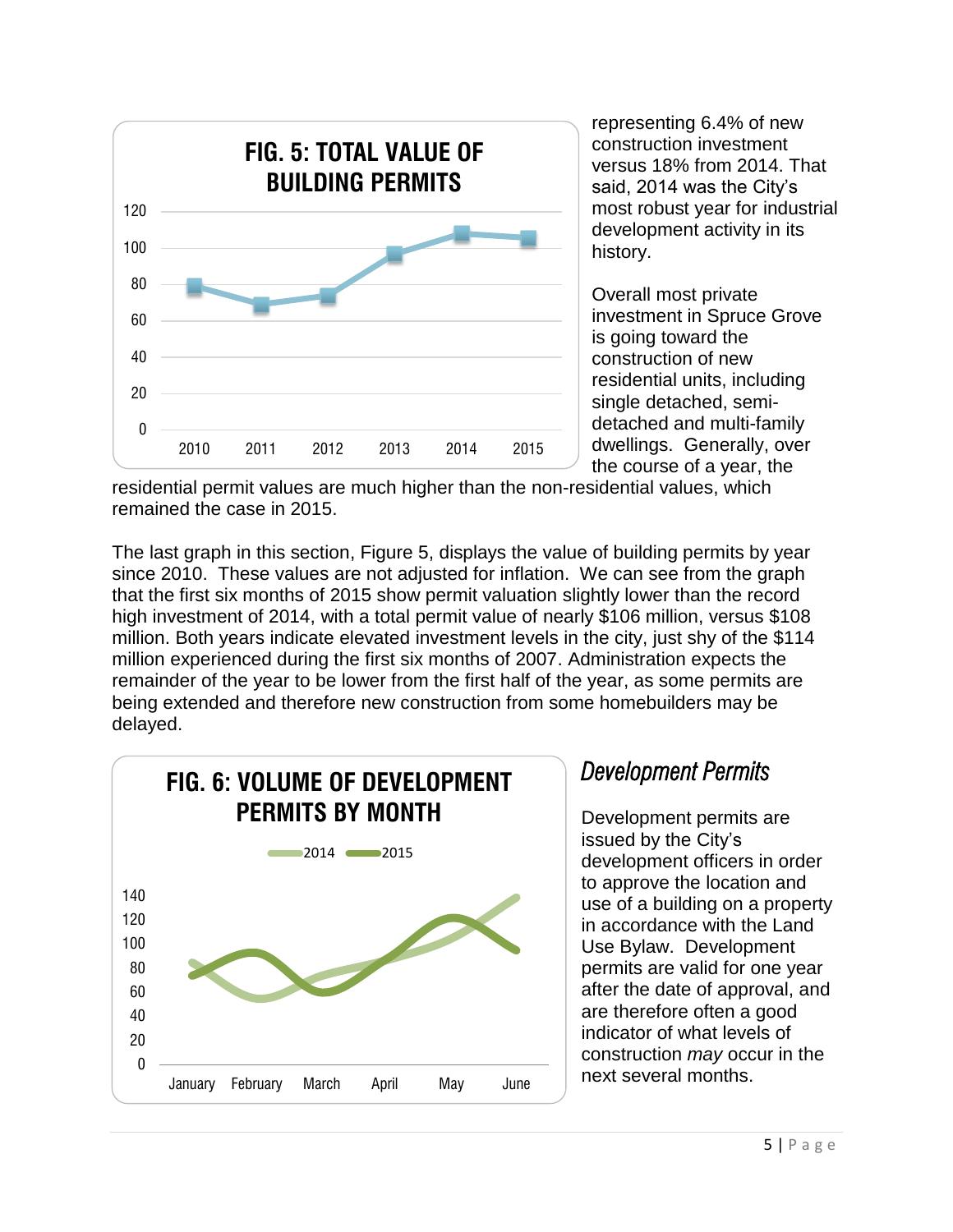

For the first six months of 2015 development permits are down slightly from 2014, which saw the City's highest development permit activity on record (Figure 6 and 7). Administration will be watching development permit activity closely in the second half of 2015 as an indicator of 2016 activity, as the reduction in permits heading into summer is atypical (Figure 6).

Figure 8 looks at the number of development permit approvals categorized by the type of

permit. As expected in Spruce Grove, residential permits represent the majority of applications. Residential development is broken down by new development and improvements, but for all other categories new construction and improvements are combined due to smaller overall numbers. Residential improvements include new garages. The number of commercial permits includes changes in occupancy (i.e. a new shop moving into an existing building) as well as the development of new commercial buildings.

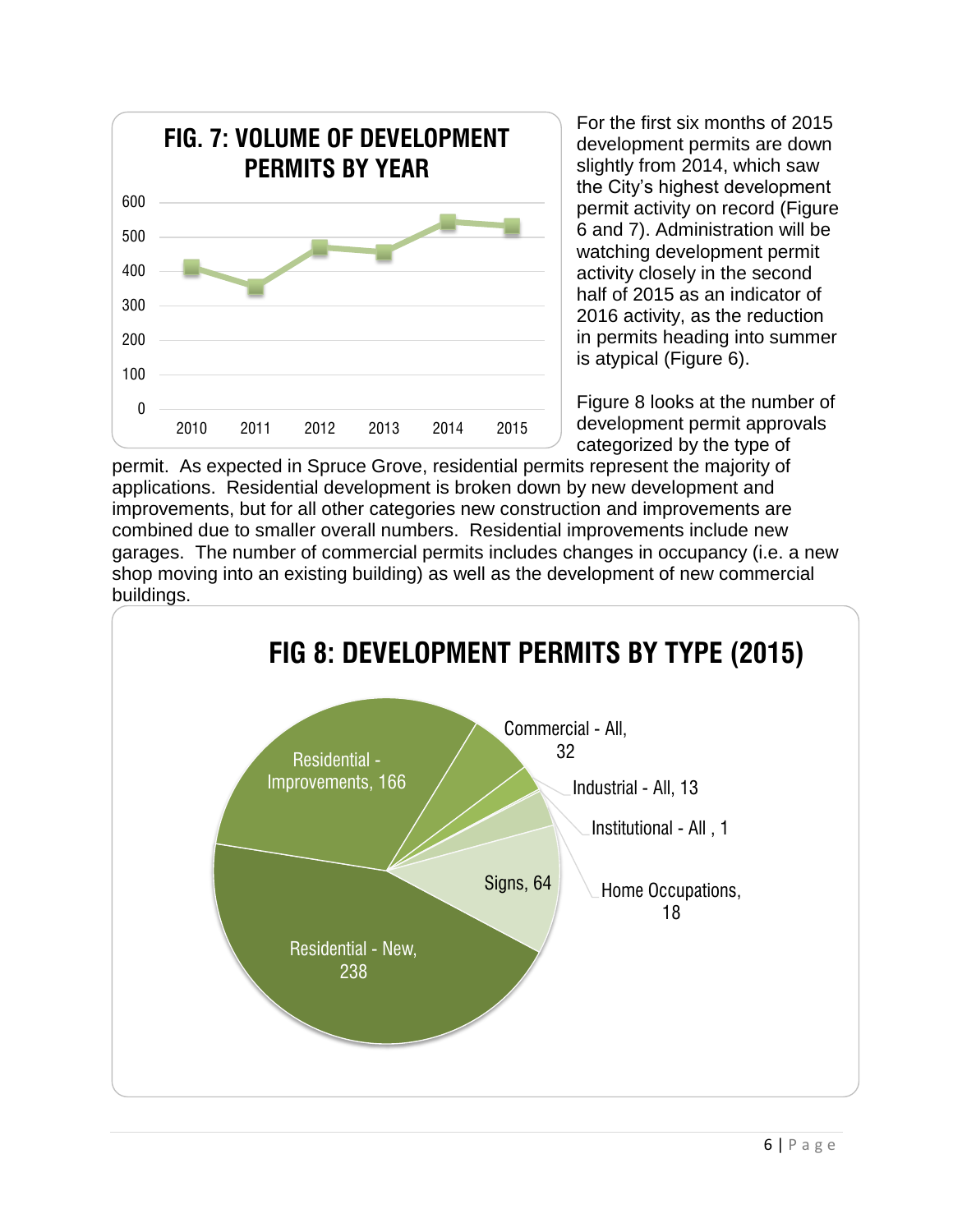#### *Business Licenses*

The City of Spruce Grove issues business licenses to people or companies wishing to operate a commercial enterprise. Licenses are issued for typical 'storefront' businesses, as well as temporary operations, and home occupations. The business license numbers include non-resident businesses, which are businesses physically located outside Spruce Grove that conduct business within the city. The number of businesses fluctuates throughout the year as new licenses are approved and some are cancelled.

In January 2014, a new Business License Bylaw went into effect, and the City moved its tracking of business licenses to the CityView software program. Staff took the opportunity to build a new, clean business license database. All businesses were sent notifications and given the opportunity to renew licenses online. At the time of renewal, all businesses needed to verify their information, including business location, owner, etc., which was never requested in the past. This formal verification process resulted in a major revision to the number of resident and non-resident businesses operating in the City.

In 2013, the number of businesses operating in Spruce Grove according to manual tracking was around 1700. In 2014 during the mid-year review, the City had about 1370 permitted businesses. Through education, enforcement, and business growth, issued licenses grew to 1600 in 2015.

## *Other*

Spruce Grove continues to track the number of compliance requests received by the City. Letters of compliance are a service offered by the City to assist homeowners with real estate transactions. Generally, the number of compliances issued reflects the level



of activity in the real estate market, although the last few years have been heavily influenced by new house construction. We can see in Figure 9 that compliance requests jumped significantly in 2015, representing the City's highest level of activity on record. The largest number of compliances was previously 471 applications reviewed in the first six months of 2007. Therefore, at 598 compliance requests processed, activity in 2015 was 59% higher than 2014 and 27% higher than the